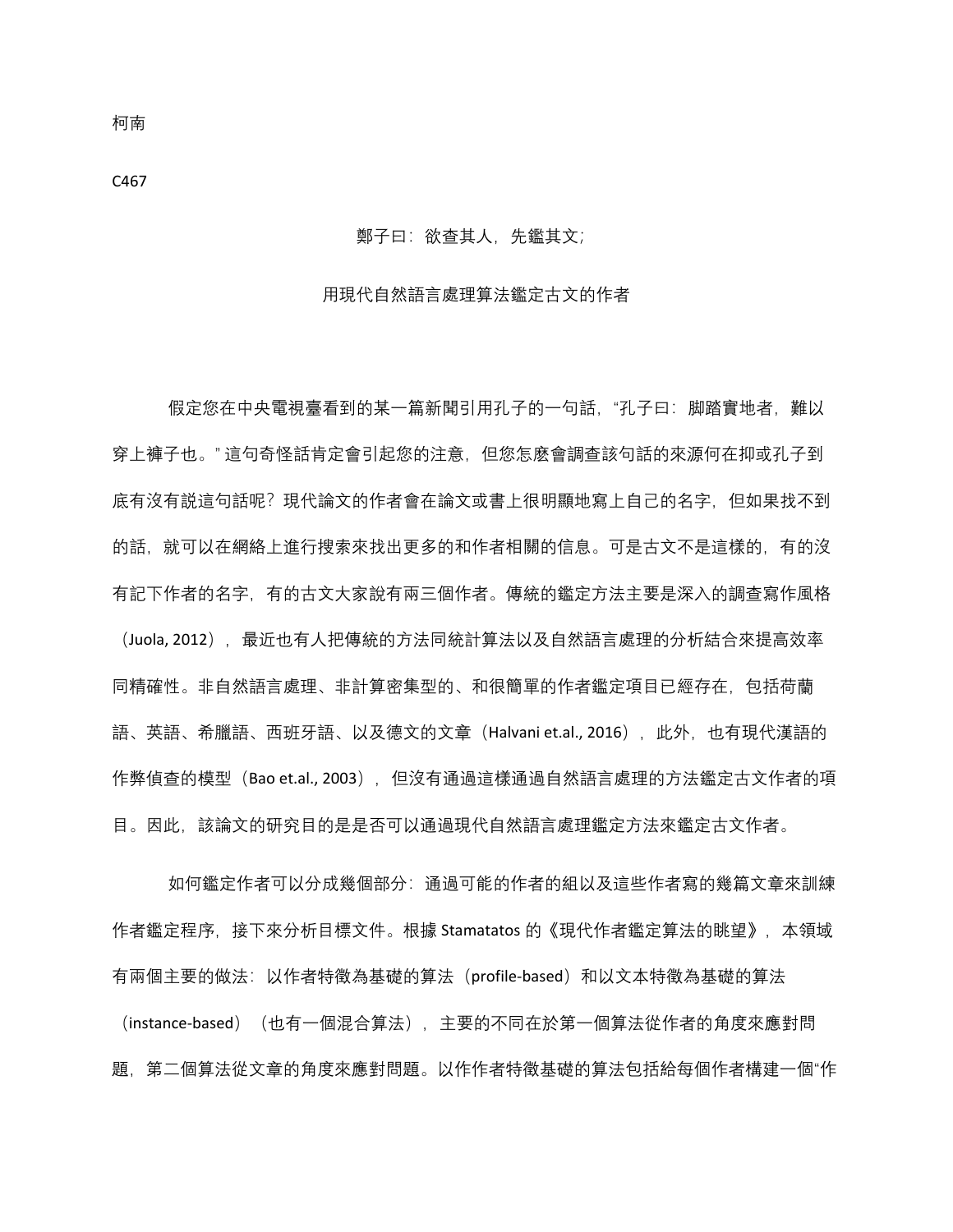者輪廓",然後比較目標文件以及這個作者輪廓。以文本特徵爲基礎的算法包括根據這些文章分別 構建作者不同的寫作風格(Stamatatos, 2009)。本論文打算通過以作者簡介爲基礎的角度,并且 利用 Sari 和 Stevenson(2016)所寫的《調查詞語嵌入及文字 n-元語法來做作者聚類 》裏面所用 的作者聚類算法,主要是文字 n-元語法。如果讀者對於詞語嵌入方法感興趣的話,可以看附錄。

討論本論文的算法之前需要先解釋幾個詞語。通用依存(Universal Dependencies 或 UD) 指的是某些語言學家所製造的自然語言處理數據庫,我打算利用京都大學注釋的文言文數據庫。 UD 所提供的 UDpipe 軟件主要有分詞和注釋功能;訓練模型之後,可以輸入原本的文言文,接下 來它會自動注釋並輸出注釋的數據,以後可以用來分析。以上就是最基本的預處理的部分。n-元 語法指的是把某個句子分成幾部分,比如説"我非常熱愛學中文"的 3 元語法就是"我非常"、"非常 熱"、"常熱愛"、"熱愛學"等。這樣不只是分別看詞語,而是能夠看順序以及其他方面的信息。詞 頻-逆文本頻率指數, 或是説 Tfldf (Term frequency – inverse document frequency), 主要是文本挖 掘常用的加權技術,也就是説能夠分析並向量量化某篇文章,接下來這個向量會反映什麽詞語在 該文章最重要等等。K-平均算法(k-means)是一種聚類分析方法,主要是輸入數據點之後,它會 多次嘗試把它們分成幾個不同的組,最後會聚類成幾個最合適的組。F1 分數(BCubed F-Score) 是一種聚類的統計分析算法,能夠輸出某個聚類的精確性。

本研究的算法如下: 從 Ctexts 網站下載一批古文的文章, 接下來利用通用依存 ( Universal Dependencies treebanks)所提出的文言文訓練數據來訓練 UDpipe 的分詞及令牌的模型,這樣能 夠預處理文章。預處理文章之後,可以摘錄文字 n-元語法並利用 SciKit 所提出的 TFIDF 向量量化 機器來摘錄詞頻-逆文本頻率指數的向量。詞頻-逆文本頻率指數摘錄好了之後,就可以用 K-平均 算法的成組算法來分析所下載的文章, 谁行作者聚類, 接下來會利用 F1 分數來評估聚類算法的表 現以及作者輪廓描述的質量。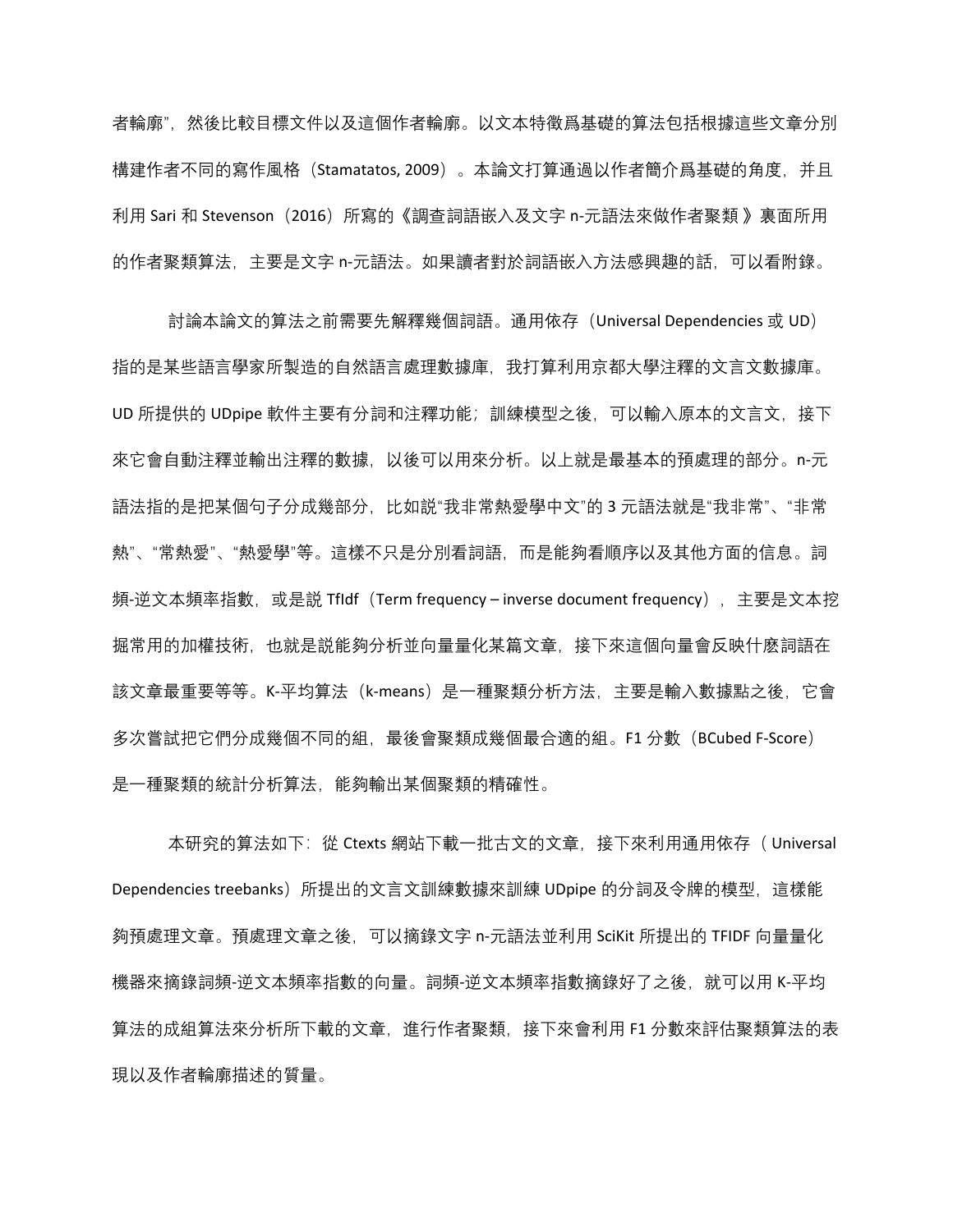至今,我只做完 n-元語法部分的分析,不過,K 平均算法還沒有完全優化;主要是因爲 K 平均算法輸出平均的 F1 分數是 0.3 左右, 最低是 0.000 以及最高才是 0.64。但如果不標準化 TFIDF 向量,F1 分數會達到並超過所模仿的論文的 0.76。因此,兩個可以進步的地方在於輸入數 據以及 K 平均算法的優化。首先, 我所用的數據不夠健全; 劉向寫的文件的比重多於其他的作 者, 倘若能夠獲得更多的輸入數據就應該能夠提高 K 平均算法的效率。其次, 同一個參數的 K 平 均算法會輸出不同的作者聚類; 這樣其實是挺合理的, 原因在於 K 平均算法每次會隨機選擇開始 點,接下來會輸出不同的作者聚類,但整個項目每一部分有許多參數,因此有可能還沒有達到最 有效的配置。回到原來的研究問題,我們可以通過現代的自然語言處理方式來鑑定古文的作者, 這些自然語言處理的算法的潛力很大,優化的 K 平均算法可以比較準確的進行聚類。莊子的作品 具有爭議性,古文學者同意内篇是莊子寫的,但外篇是否莊子寫的,還沒達到共識。如果用這個 N-元語法的 K 平均算法最好的表現,分析的三個莊子的外篇作品,其中兩個跟莊子内篇的幾個作 品聚類在一起。總的來説,這些自然語言處理的作者鑑定算法具有很大潛力,可以用來補充傳統 的鑑定法。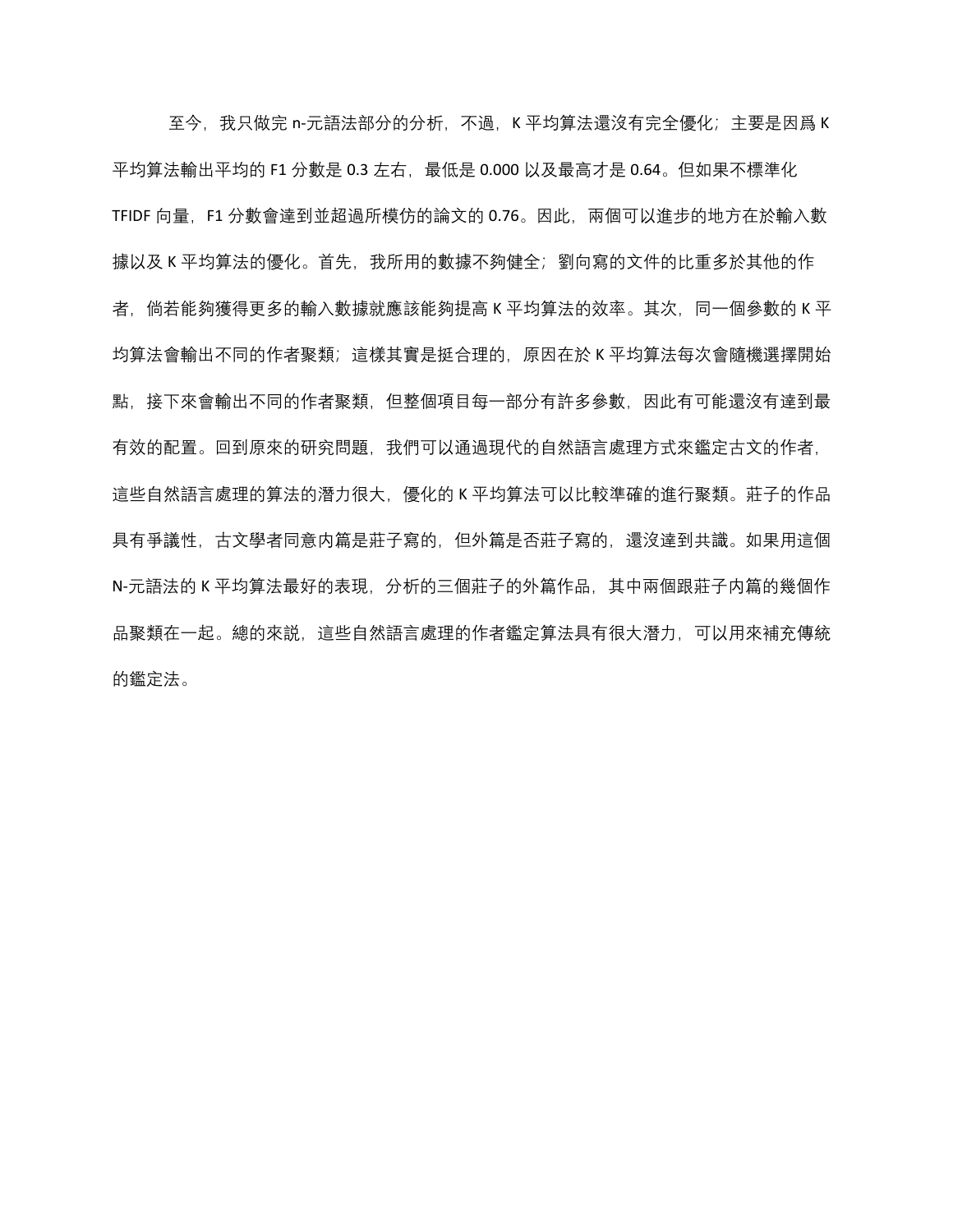附錄:

Word2vec 是一個學習算法, 根據輸入的文章計算出這些詞語展現在什麽樣的環境, 然後 用這些伴發統計數據做出詞語嵌入(word embeddings)。COS 相似性距離的公式(Cosine Similarity Distance)在詞語嵌入的範圍下很重要,主要是因爲詞語嵌入跟伴發統計數據有關係,因 此如果用簡單的距離公式的話,就會説"的"和每一個詞語意義上很密切,但是這個餘弦相似性距 離的公式會用兩個向量之間的角度來決定意義是否相同的。

倘若有時間的話,也會訓練一個古文的 word2vec 模型,並利用這個模型以及 K-平均算法 重新分析並聚類。做好了之後,可以利用餘弦相似性距離的公式來進行言談意義分析。

文獻:

Bao, J. P., Shen, J. Y., Liu, X. D., & Song, Q. B. (2003). A survey on natural language text copy detection. Journal of software, 14(10), 1753-1760.

Halvani, O., Winter, C., & Pflug, A. (2016). Authorship verification for different languages, genres and topics. Digital Investigation, 16, S33-S43.

Juola, P., An Overview of the Traditional Authorship Attribution Subtask, Notebook for PAN at CLEF 2012.

Sari, Y., & Stevenson, M. (2016). Exploring Word Embeddings and Character N-Grams for Author Clustering. In CLEF (Working Notes) (pp. 984-991).

Shen Li, Zhe Zhao, Renfen Hu, Wensi Li, Tao Liu, Xiaoyong Du, Analogical Reasoning on Chinese Morphological and Semantic Relations, ACL 2018.